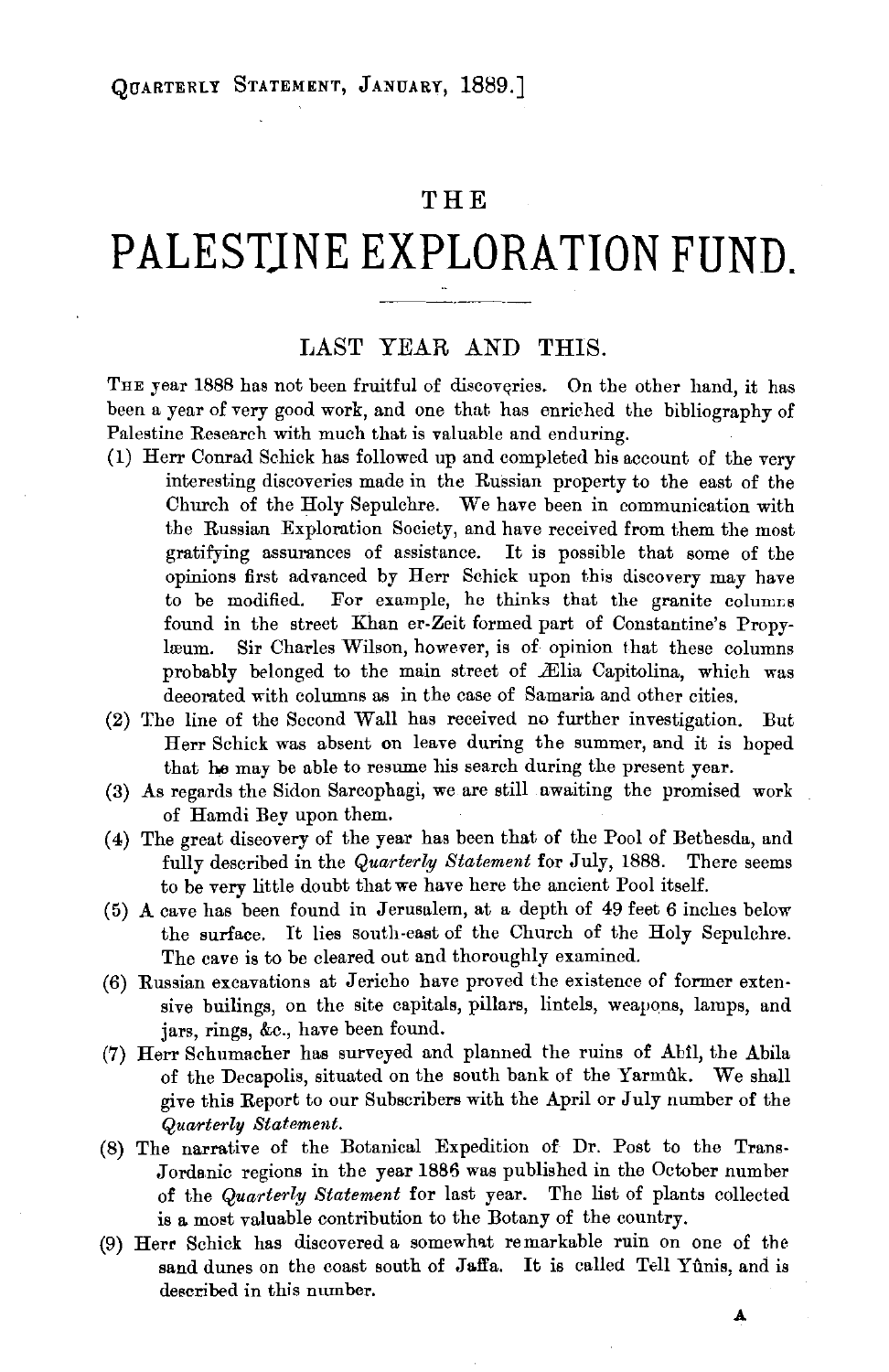### 2 LAST YEAR AND THIS.

The Committee are pleased to announce that a sufficient number of names has been received for the three works-Conder's "Eastern Survey," Ganneau's " Archæological Drawings," and Hart's "Flora and Fauna of the Wady Arabah," to justify the commencement of the work. Major Conder's drawings are already executed and a portion of the work has been set up. The volume will probably be ready in March or April. Names should be sent in as soon as possible. No more than 500 will be printed, and the price, after 250 names have been received, will be raised from seven to twelve guineas.

The Committee have added to their list of publications during the year Schumacher's "Survey of Jaulan." Upwards of 150 plans and sketches of the country were made for the work; the map which accompanies it contains 600 names as compared with 150 in the previous maps. The book is full of new and valuable information on the people and the country.

The Committee have also to announce that by arrangement with Messrs. Bentley and Son, the new edition of the" History of Jerusalem," by Walter Besant and E. H. Palmer, can be obtained by subscribers, carriage paid, for 5s. 6d., by application to the Head Office only. The whole set *(see* below) of the Society's works, including this book, can be obtained by application to Mr. George Armstrong, for 37s. 6d., carriage paid. The "History of Jerusalem," which was originally published in 1871, and has long been completely out of print, covers a period and is compiled from materials not included in any other work, though some of the contents have been plundered by later works on the same subject. It begins with the siege by Titus and continues to the fourteenth century, including the Early Christian period, the Moslem invasion, the Medieval pilgrims, the Mohammedan pilgrims, the Crusades, the Latin Kingdom, the victorious career of Saladin, the Crusade of Children, and many other little-known episodes in the history of the city and the country.

The books now contained in the Society's publications comprise an amount of information on Palestine, and on the researches conducted in the country, which can be found in no other publications. It must never be forgotten that no single traveller, however well equipped by previous knowledge, can compete with a scientific body of explorers, instructed in the periods required, and proided with all the instruments necessary for carrying out their work. The books are the following :-

By Major Conder, R.E.-

(1) "Tent Work in Palestine." $-A$  popular account of the survey of Western Palestine, freely illustrated by drawings made by the author himself. This is not a dry record of the sepulchres, or a descriptive catalogue of ruins, springs, and valleys, but a continuous narrative full of observations upon the manners and customs of the people, the Biblical associations of the sites, the Holy City and its memories, and is ba•ed upon a six years' experience in the country itself. No other modern traveller has enjoyed the same advantages as Major Conder, or has used his opportunities to better purpose.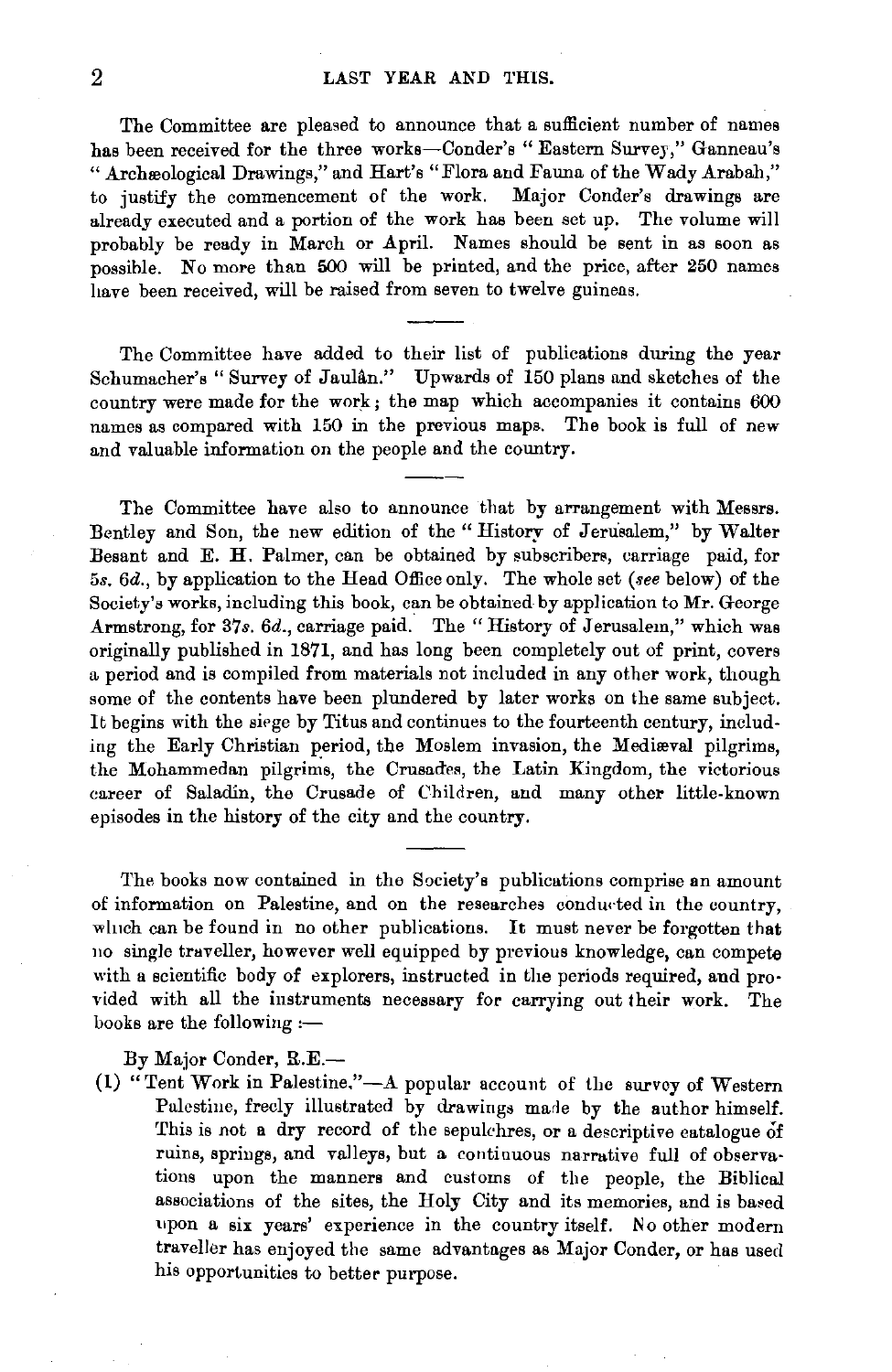- (2) "Heth and Moab."-Under this title Major Conder provides a narrative, as bright and as full of interest as "Tent Work," of the expedition for the *Survey of Eastern Palestine.* How the party began by a flying visit to North Syria, in order to discover the Holy City-Kadesh-of the children of Heth; how they fared across the Jordan, and what discoveries they made there, will be found in this volume.
- (3) Major Conder's "Syrian Stone Lore."-This volume, the least known of Major Conder's works, is, perhaps, the most valuable. It attempts a task never before approached-the reconstruction of Palestine from its monuments. It shows what we should know of Syria if there were no Bible, and it illustrates the Bible from the monuments.
- (4) Major Conder's "Altaic Inscriptions."-This book is an attempt to read the Hittite Inscriptions. The author has seen no reason to change his views since the publication of the work.
- (5) Professor Hull's  $\alpha$  Mount Seir."-This is a popular account of the Geological Expedition conducted by Professor Hull for the Committee of the Palestine Fund. The part which deals with the Valley of Arabah will be found entirely new and interesting.
- (6) Herr Schumacher's "Across the Jordan."
- (7) HerrSchumacher's "Jaulan."-These two books must be taken in continuation of Major Conder's works issued as instalments of the unpublished "Survey of Eastern Palestine." They are full of drawings, sketches, and plans, and contain many valuable remarks upon manners and customs.
- (8) The Memoirs of Twenty-one Years' Work.-A copy of this book is presented to every subscriber to the Fund who applies for it. The work is a popular account of the researches conducted by the Society during the past twenty-one years of its existence. It will be found not only valuable in itself as an interesting work, but also as a book of reference, and especially useful in order to show what has been doing, and is still doing. by this Society.
- (9) Herr Schumacher's Kh. FahiL The ancient Pella(?), the first retreat of the Christians ; with map and illustrations.
- (10) Names and Places in the Old and New Testament and Apocrypha, with their modern identifications, with reference to Josephus, the Memoirs, and *Quarterly Statements.*
- (11) Besant and Palmer's "History of Jerusalem," already described on p. 2.

The Questions for making an inquiry into the manners and customs of the various peoples and tribes in Syria and the Desert, which were carefully prepared three years ago, and sent out to Palestine, have now begun to furnish the expected replies. They were interrupted by the absence of Dr. Poot from Beyrout ; he has now returned and has begun to send the answers.

The translation, classification, and publication of these will form a great part of the work for the next year.

The publications for the year 1889, besides those already mentioned, will include Schumacher's "Abila" and his " Southern Ajlfin." These will be presented to subscribers.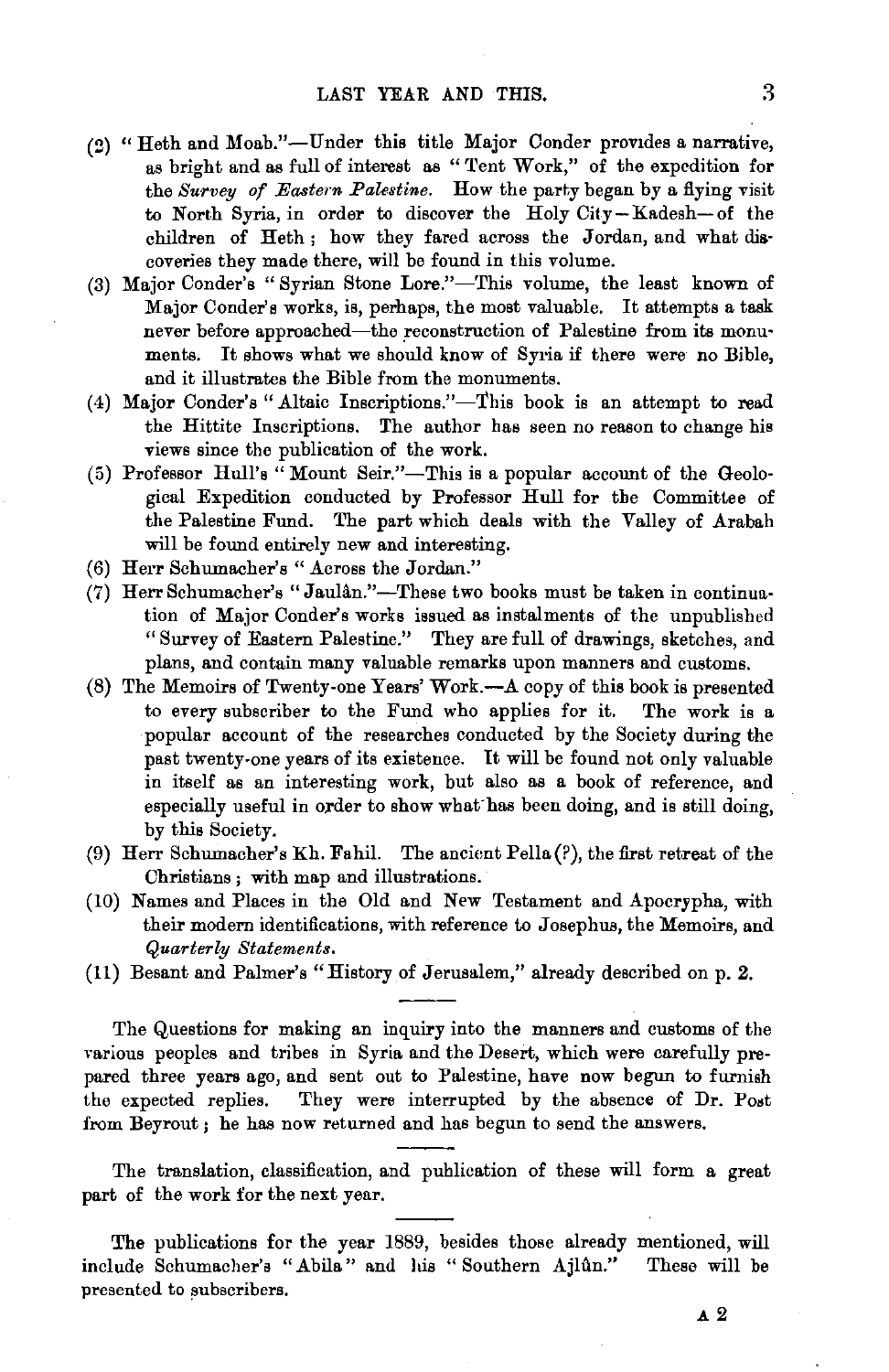We also hope to publish in the autumn Mr. Guy le Strange's new book on Palestine according to the Arabic Geographers.

Work at Jerusalem and elsewhere will be continued as opportunity may offer. Should the long-hoped for Firman be granted, the survey of Eastern Palestine will be renewed.

It will ·be evident from the above that the Society is vigorous and full of work. At no time has the reputation of the Palestine Exploration Fund stood higher: its publications are in demand over the whole world; its achievements in the illustration of the Bible rise beyond comparison with those of any other institution or·private.traveller; and it has still an immense quantity of work before it. In those lands whose chief treasures are below the surface it is impossible to say what may be discovered, and at any moment. The Committee can only, however, make general plans, subject to alteration, from motives of expediency and necessity. The management of the Society is conducted on the most economical lines possible, and where there is extravagance of expenditure it is in the presentation to subscribers of the results obtained by their money.

The Committee have resolved that Branch Associations of the Bible Society, all Sunday Schools in union with ·the Sunday School Institute, the Sunday School Union, and the Wesleyan Sunday School Institute, shall be treated as subscribers and be allowed to purchase the books and maps (by application only to the Secretary) at reduced price.

The friends of the Society are earnestly requested to use the "Memoirs of Twenty-one Years' Work" as a means of showing what the work has been, and what remains to be done.

Subscribers are very earnestly asked  $:-(1)$  To pay their subscriptions early in the year-say in January. (2) To pay them direct to Coutts and Co. by a banker's order. (3) If they would rather choose their own time, to send up their subscriptions without being reminded. The Clerical Staff of the Society is small; it is most desirable not to 'increase it; and if these simple requests are attended to a great saving of clerical labour, postage, and stationery is effected. For instance, there are, say, 3,000 subscribers. If every one of these waits to be reminded, and has to have a receipt sent to him, the Society has to spend £25 a year additional in postage, and to write 6,000 letters, merely to ask for and to acknowledge the receipt of the subscriptions.

It has come to the knowledge of the Committee that certain book hawkers are representing themselves as agents of the Society. The Committee have to caution subscribers that they have no book hawkers in their employ, and that none of their works are sold by any itinerant agents.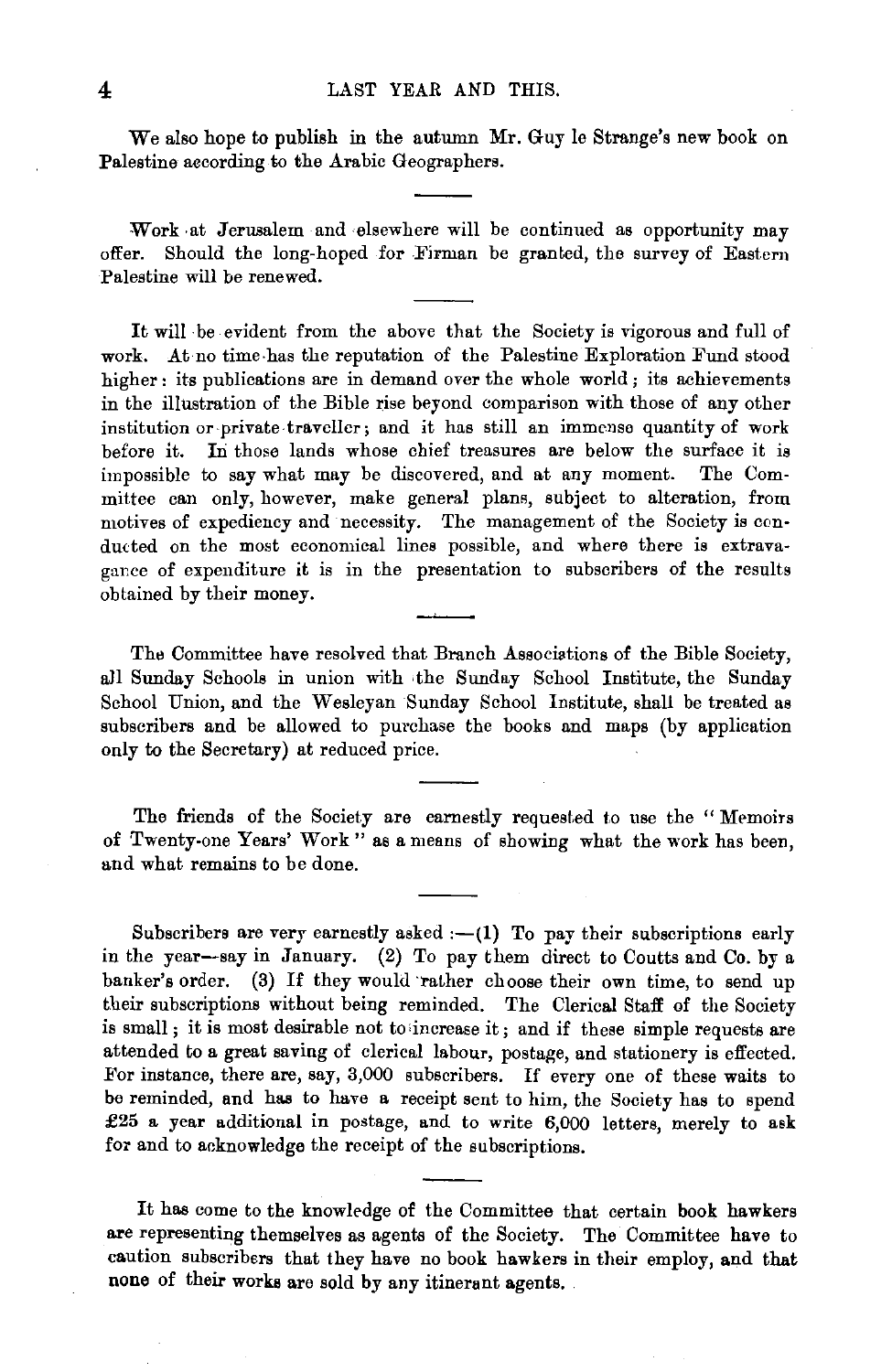#### LAST YEAR AND THIS. 5.

Mr. Armstrong has prepared a list of the photographs belonging to the Society, arranged alphabetically according to those Bible names which are illustrated by views. This list is now ready. Those who wish for a copy may send in their names.

The income of the Society, from September 19th to December 20th, inclusive, was-from subscriptions and donations, £318 19s. *Od.;* from all sources,  $\pounds1,011$  13s. 8d. This amount includes a legacy of  $\pounds500$  from the late Mr. Robert Mackay Smith, of 4, Bellvue Crescent, Edinburgh. The expenditure during the same period was £769 *6s. 6d.* On December 20th, the balance in the Bank was £460 17s. 7d.

Subscribers who do not receive the *Quarterly Statement* regularly are asked to send a note to the Secretary. Great care is taken to forward each number to all who are entitled to receive it, but changes of address and other causes giyo rise occasionally to omissions.

It does not seem generally known that cases for binding the *Quarterly Statement* can be had by subscribers, on application to the office.

The Committee have resolved upon issuing single sheets of the Great Map (Scale, one inch=one mile) at *2B. 6d.* each to Subscribers.

Subscribers are begged to note the following  $:$ --

- 1. Index to the *Quarterly Statement,* 1869-1880;
- 2. Cases for Herr Schumacher's "Jaulân."
- 3. Cases for the *Quarterly Statement.*

Each of these can be had by application to the office at ls. each.

Early numbers of the *Quarterly Statement* are very rare. In order to make up complete sets the Committee will be very glad to receive any of the numbers in the following years :-

1869, 1870. These are numbered I to VII.

1871-1876, 1881, 1883, 1885.

Odd numbers are worth little or nothing. Complete sets of the *Quarterly Statement* are priced in second-hand catalogues from £7 to £10 each.

While desiring to give every publicity to proposed identifications and other theories advanced by officers of the Fund and contributors to the pages of the *Quarterly Statement,* the Committee wish it to be distinctly understood that by publishing them in the *Quarterly Statement* they neither sanction nor adopt them.